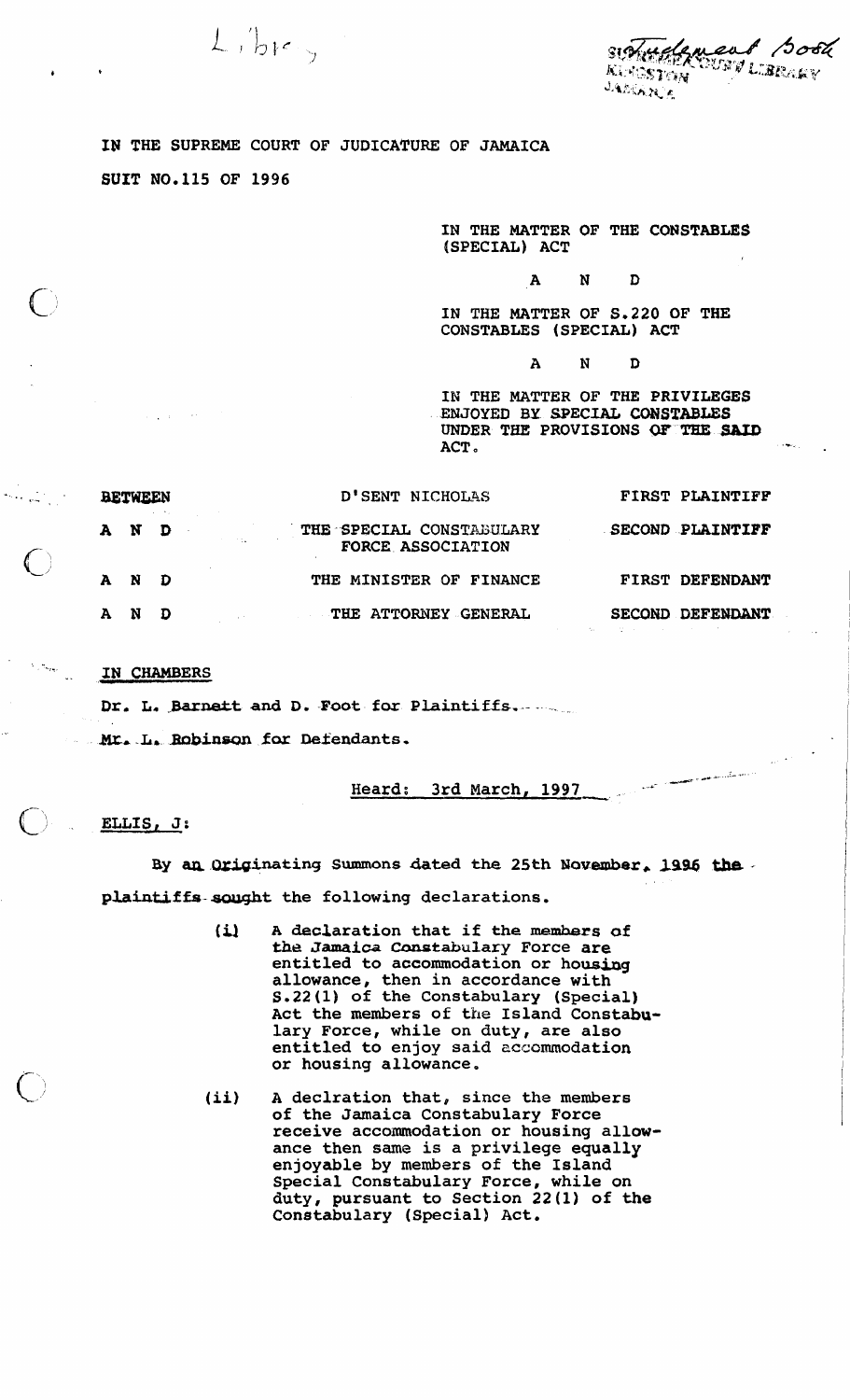(iii) A declaration that, the provision of accommodation or housing allowance is a privilege enjoyed by the members of the Jamaica Constabulary Force to which the members of the Island Special Constabulary Force are also entitled to enjoy, while on duty, pursuant to Section 22 **(1)** of the Constabulary (Special) Act.

Counsel for the plaintiffs invited attention to Section 22(1&2) of The Constables (Special) Act which is in these terms:

- 22(1) "Every Special Constable enrolled under this part shall while on duty in the capacity of a Special Constable have exercise and enjoy all the powers, authorikies, privileges and immunities and shall perform all the duties and have all the responsibilities of a Constable of the Jamaica Constabulary Force constituted under the Constabulary Force Act; and assaulting or obstructing a Special Constable in the execution **df**  hic duty as a Special Constable shall be punishable as assaulting or obstructing a Constable in the execution of his duty is or maybe punishable,
- 22(2) A Special Constable shall be deemed to be on duty in the capacity of Special Constable  $\cdot$ 
	- (a) when what is, or appears to him to be an offence punishable on indictment or summary conviction is committed in his presence;
	- (b) while he is required by the Commissioner or an officer or Subofficer of the Jamaica Constabulary Force not below the rank of Sergeant to be on duty;
	- (c) when he is called out for service and while he is required to be on duty in accordance with any regulations made under S.23"

Dr. Barnett submitted that the word privilege at S,22(1) of the Act is to be construed widely unless the context require otherwise.

 $\zeta$  ) –

 $\epsilon$ 

The S.S. (1) he said is framed in generous and general terms evincing the clear intention of placing the Special Constable while on duty in a similar frame work of service and attendant conditions of service, as regular constables.

The tenor and scheme of the act he submitted, is to achieve a similarity between the two forces in all material respects. The act

 $\overline{2}$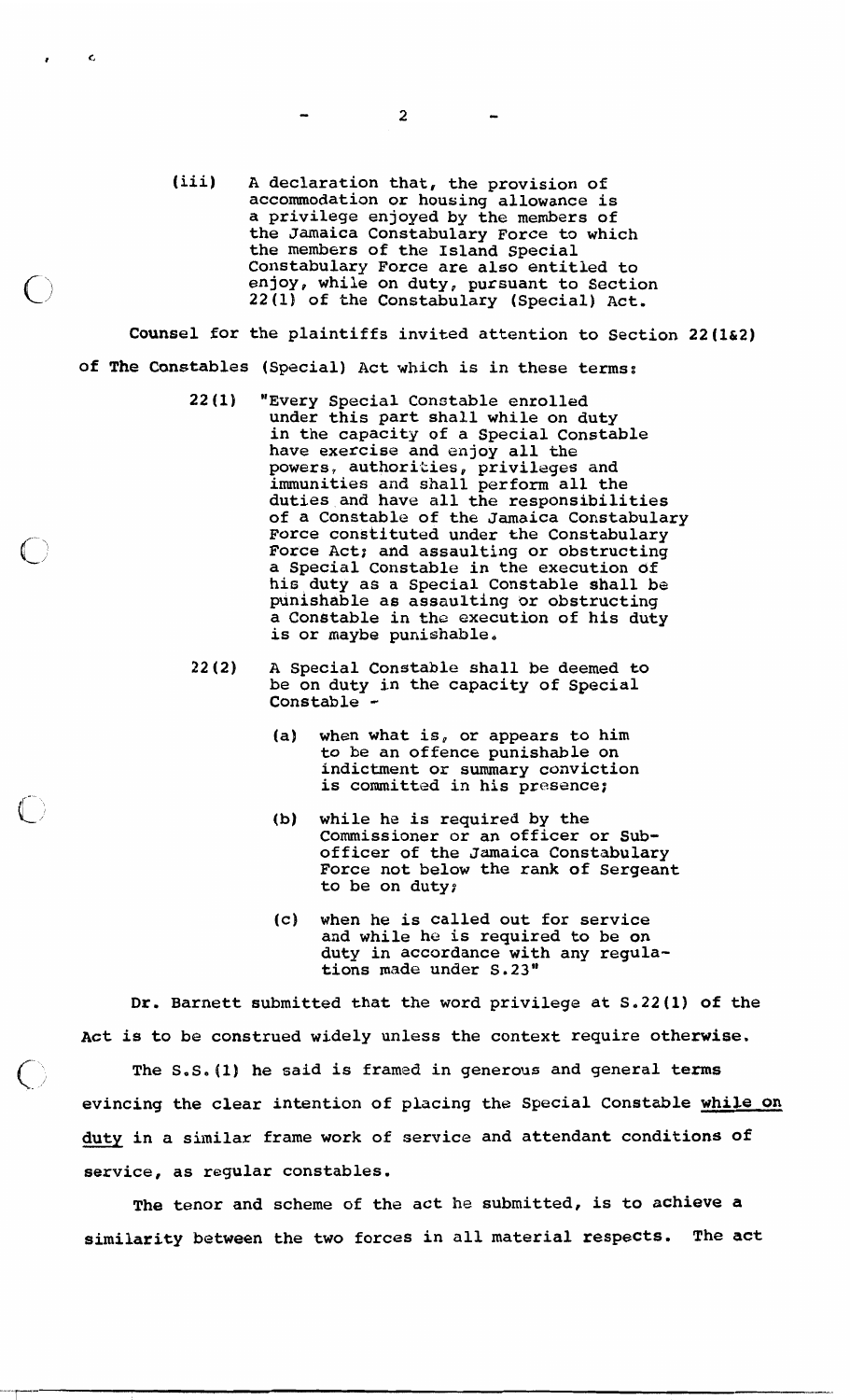envisages that that similarity arises when the Special Constable is on duty and provides for it vide S.22 of The Constables (Special) Act.

A fortori, S.23(2) of the act provides for making of regulations to give effect to the entitlement **at S.22** and particulaly **S.S.42) (m).** 

Dr. Barnett made the following submission - where a class of persons is entitled to a privilege, a general power or duty to grant a similar privilege to another class of persons is not to be restrictively construed, unless the grant to the other class would adversely affect the enjoyment of that privilege by the first class.

In addition he said that in the employment of a person a privilege is to be construed as a financial or economic advantage or benefit attached to that person's office.

He relied on several **cases** in support of his submissions.

Mr. Robinson for the defendants argued that the words in section **22** of the Constables (Special) Act must be interpreted in the light of the common law powers afforded to regular members of the Jamaica Constabulary Force. He said the word "privilege" as appears in the section is not concerned with salary or other economic advantage. It is concerned only with the sxercise of a constable's duty,

He referred to S.S.13, 15, 17, 18 and 33 of the Jamaica Constabu-<br>Force Act which expressly set out the duties of Constables. In lary Force Act which expressly set out the duties of Constables. contrast he said the Constables (Special) Act does not set out duties and privileges as is done in the Jamaica Constabulary Force Act. It follows therefore that the Special Constable enjoys them under **S.22**  of the Constables (Special) Act.

Reference was also made to S.7 of the Jamaica Constabulary Force Act which empowers the minister to provide barracks or other accommo dation for members of the force.

Finally, Mr, Robinson submitted that **S,22** should be interpreted by applying the ejusdem generis rule. The word 'privilege' he argued takes on **a** restrictive meaning having regard to the meaning attached to the words before it. The cases cited by Dr. Barnett he said are irrelevant as they were concerned with the word 'privilege' within the . **a** !. :

 $\mathfrak{I}$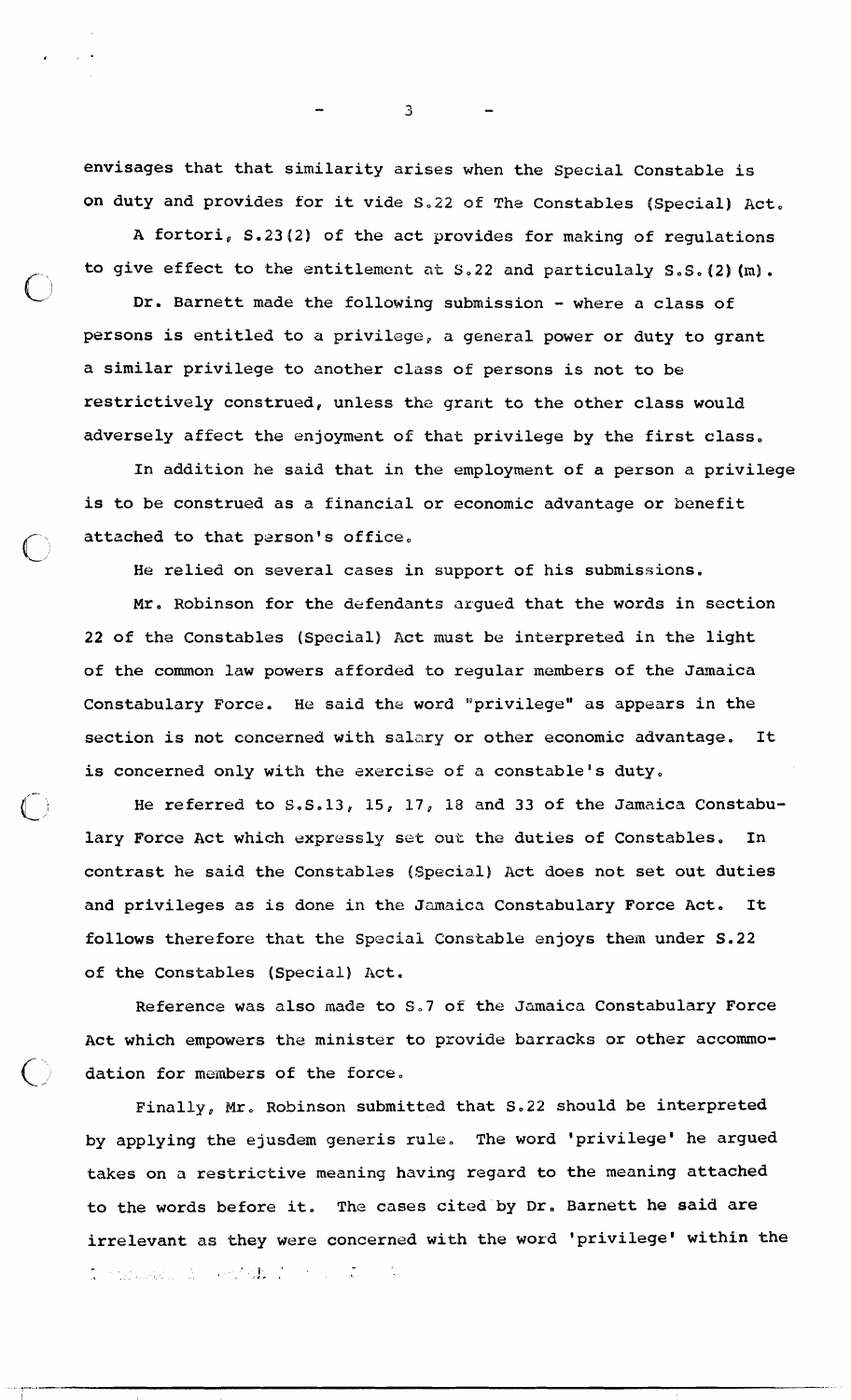documents in which it was found,

On my reading of the cases cited by Dr. Barnett, with reference to his advocacy of a wide meaning of "privilege," I find that they gave a very wide meaning to the word privilege.

0 **In Birch v, Depeyser,** English Reports Vol.. CLXXX **449** the admission of evidence to establish the meaning of the word privilege in an agreement between the parties was sought. The admission was resisted.

Chief Justice Gibbs in allowing the admission stated - "But I think that the word privilege is of so indeterminate a signification that I must receive this evidence." The learned Chief Justice there clerarly ascribed a wide meaning to the word privilege.

So too was **a** wide meaning given to the word privilege in **Harrison**  v. Mexican Rly. Company 1874-75 L.R. Vol. XIX at p. 366 by Lord Jessel M.R.

The Master of The Rolls said **"1** can find no limit either in the terms "privilege" or in the term "condition" as has been suggested. It seems to me that they are words of extensive meaning ................"

Ten years later in Re: South Durham Brewery Company 1885 L.R. 31 Ch. p.261 at **p.272** Lord Lindley accepted the decisionin the Harrison case thus "It appears to me that the present case comes within the L, principles and Authority of **Harrison v. Mexican Rly, Company** which is sound authority.<sup>"</sup>

The wide meaning, to my mind, extends 'privilege' to include benefit. It would not in the light of the wide meaning, be proper to confine its meaning to the narrow limits submitted by Mr. Robinson.

In any event, the Section 22 contains a limitation to an entitlement to the privilege in its wide mesning since the Special Constable is only entitled while he is on duty.

Mr. Robinson's submission **as to** the applicability of the ejusdem generis rule bears examination, Ona **of** the earliest statements of the rule was made by Lord Bramwell.in Great Western Rly. v. Swindon Rly. **(1884) 9 App. Cases 787, 808.** 

In that case he said "as a matter of ordinary construction, where

4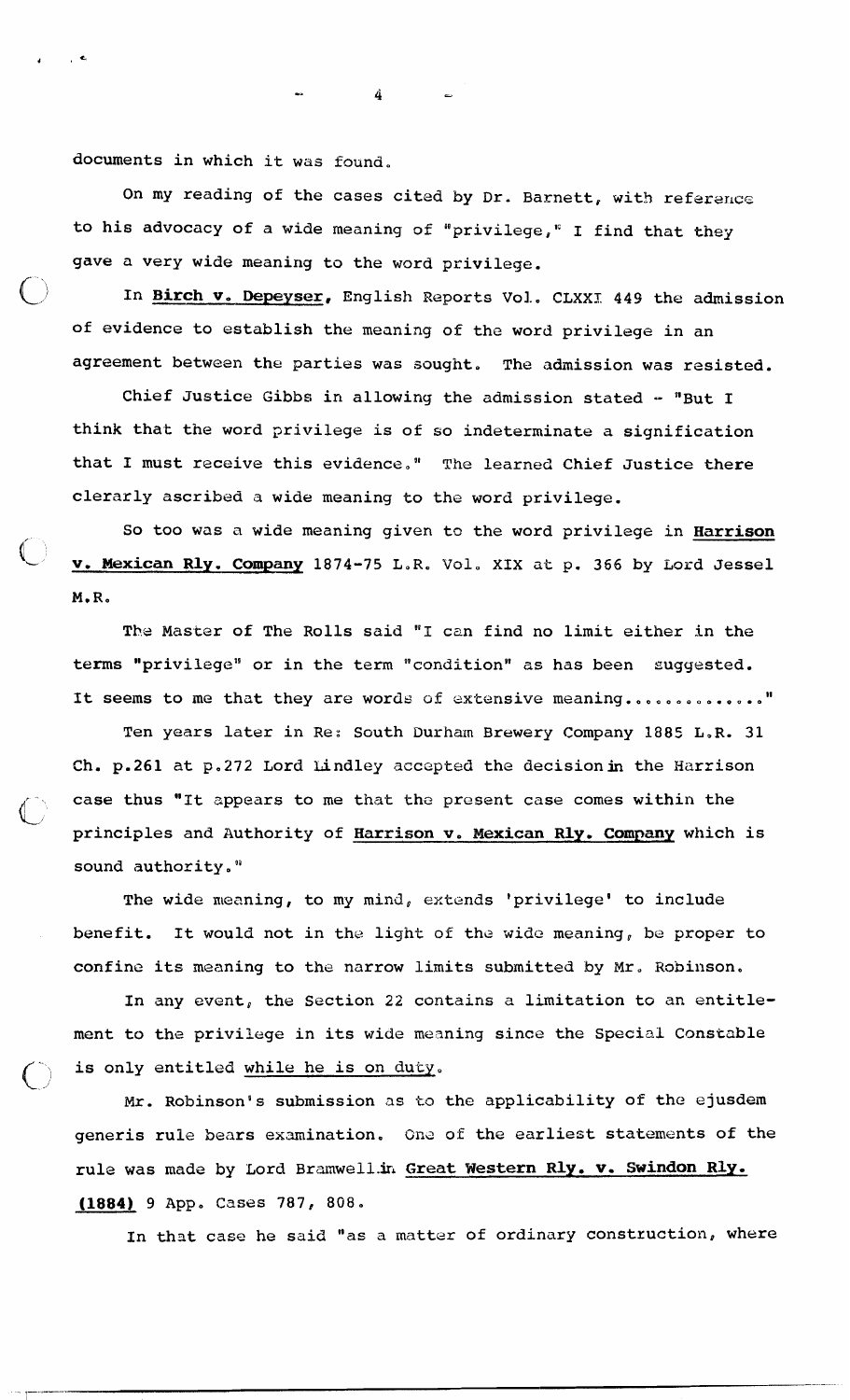several words are followed by a general expression which is as much applicable to the first and other words as to the last, that expression is not limited to the last, but apply to all. For example horses, oxen, pigs and sheep from whatever country they come, the latter words would apply to horses as much as to sheep." The example given by Lord Bramwell is a simple one which clearly admitted the applicability of the ejusdem generis rule.

The rule however, does not apply automatically. This is clearly borne out by the dictum of Lord Justice Fullwell in **Tillmans** and **Co, v. S.S. Knutsford** [1908] A.C. 207 and I quote the dictum: "Unless you can find a category, there is no room for the application of the c ejusdem generis doctrine." Also in **Glasgow v. Glasgow Tramway Co,**  [1898] A.C. 634 Lord Chancellor Halsbury refused the application of the rule where a word was clearly wide in its meaning so as to take it out of the association with other words.

In the light of the cited cases, I am constrained to hold that Mr. Robinson's contention for the application of the ejusdem generis rule is not well founded.

I so hold for another reason. The **S.22(1)** says 'the Special Constable while on duty shall have, exercise, and enjoy all the powers; authorities, privileges and immunities............' The underlining of the verbs **are** mins,

To my mind, a person may have a power which he may exercise. He may also have authority which he may exercise. So too a person may have privilege and immunity. But I **am** nor prepared to say that privilege and immunity are exercisable, **They** are enjoyable. The structure of the section itself fractures any presumed category of words which is necessary for the application of the ejusdem generis rule.

I therefore find:

- **1,** That the word privilege admits a wide meanin9 **to** include financial benefits such as housing allowance,
- 2. The ejusdam generis rule is not applicable to confine the meaning of privilege in this case.

 $\mathbf{S}$